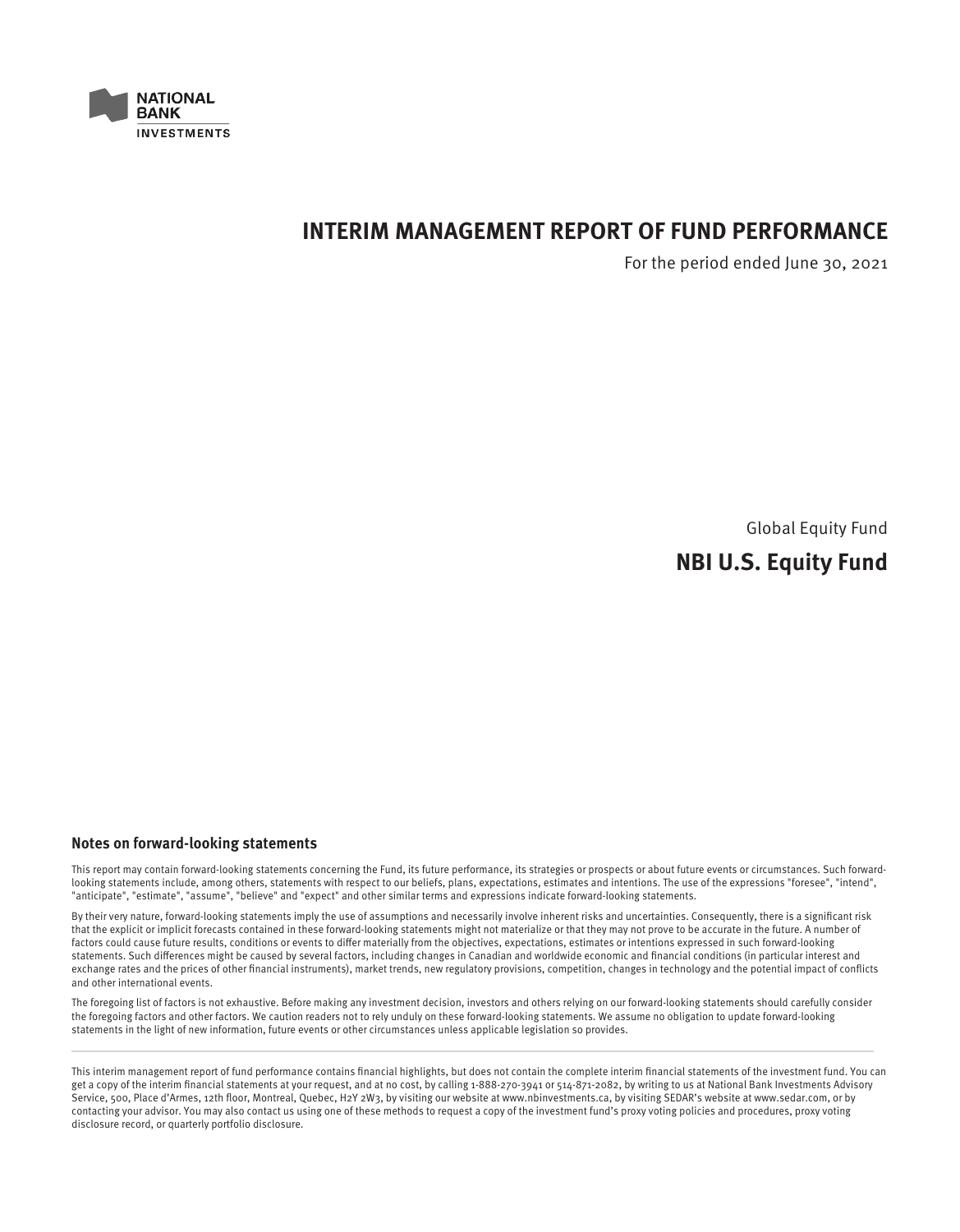## **Management Discussion of Fund Performance**

### **Results of Operations**

For the six-month period ended June 30, 2021, the NBI U.S. Equity Fund's Investor Series units returned 11.18% compared to 12.02% for the Fund's benchmark, the S&P 500 Index (CAD). Unlike the benchmark, the Fund's performance is calculated after fees and expenses. Please see the Past Performance section for the returns of all of the Fund's series, which may vary mainly because of fees and expenses.

Certain series of the Fund, as applicable, may make distributions at a rate determined by the manager. This rate may change from time to time. If the aggregate amount of distributions in such series exceeds the portion of net income and net realized capital gains allocated to such series, the excess will constitute a return of capital. The manager does not believe that the return of capital distributions made by such series of the Fund have a meaningful impact on the Fund's ability to implement its investment strategy or to fulfill its investment objective.

The Fund's net asset value rose by 28.96% over the period, from \$610.94 million as at December 31, 2020 to \$787.89 million as at June 30, 2021.

The increase stemmed mainly from unit purchases by investors in the Fund and market fluctuations.

Investor optimism has persisted as the post-pandemic global economic revival gained further momentum, with the ramped-up vaccine rollout and fading new coronavirus infections setting the stage for a rapid and recovery. Investors have thus far weathered concerns that accelerating pricing pressures could force an earlier-than-expected withdrawal in central bank support, with the U.S. Federal Reserve (the "Fed") officials downplaying the threat of a prolonged period of higher inflation and reiterating their pledges for ongoing accommodation, which provided a sense of calm across the financial markets.

The global equity market rally has continued, and many indices are surpassing or approaching all-time highs. Within the MSCI World Index, which returned +9.88% during the period, the best performing sectors were Energy (+28.69%), Financials (+17.31%) and Real Estate (+13.52%). The worst-performing sectors within the index were Utilities (-3.02%), Consumer Staples (+2.25%) and Health Care (+6.84%).

Within the S&P 500 Index, which returned +12.02%, the best performing sectors were Energy (+41.56%), Financials (+22.17%) and Real Estate (+19.84%). The worst-performing sectors during the period were Utilities (-0.49%), Consumer Staples (+2.08%) and Consumer Discretionary (+7.18%).

In this environment, the NBI U.S. Equity Fund underperformed its benchmark, the S&P 500 Index, during the period. The relative underperformance was mainly due to security selection in the Materials and Health Care sector as well as the portfolio's lack of exposure to the overperforming Energy sector. On the other hand, stock selection in the Communication Services, Information Technology and Industrials sectors contributed positively to relative performance.

On an individual stock level, Becton Dickinson was among the top detractors to relative performance during the period.

### **Recent Developments**

During the period, the portfolio manager did not initiate or sold any position in the Fund. He did, however, slightly trim the portfolio's positions in Moody's and MSCI, while adding on to what he believes to be relatively more attractive positions for the long term such as Johnson & Johnson and PepsiCo.

The investment team remains confident that its bottom-up, original, fundamental research, with a focus on very high-quality companies, will continue to provide steady returns over the long term regardless of the macro environment. The Fund's investment horizon is best measured in years or decades, not months or quarters. The investment team's focus continues to be on identifying what it believes to be highquality companies with sustainable competitive advantages, operating in industries with high barriers to entry, contributing to durable pricing power.

Going forward, a crucial element to watch will be the evolution of the Fed's guidance in tandem with the labour market recovery. For now, bond markets appear to be standing exactly where the Fed wants them, but for this to remain the case, the U.S. Central Bank will have to strike the right balance between coherence, credibility, and predictability, which is no easy task. Well aware of the challenges ahead, investors should, however, expect central bankers to exercise great caution in the process.

On April 30, 2021, the Fund's independent review committee (the "IRC") was reduced to three members when Yves Julien resigned as IRC member. On May 1, 2021, the Fund's IRC was increased to four members when Paul Béland was appointed as IRC member.

## **Related Party Transactions**

National Bank of Canada ("the Bank") and its affiliated companies' roles and responsibilities related to the Fund are as follows:

### **Trustee, Custodian, and Registrar**

Natcan Trust Company ("NTC"), a direct or indirect wholly-owned subsidiary of the Bank, is the Fund's trustee. In this capacity, it is the legal owner of the Fund's investments.

NTC acts as registrar for the Fund's securities and the names of securityholders. NTC also acts as the Fund's custodian. The fees for NTC's custodial services are based on the standard rates in effect at NTC.

### **Agent for securities lending transactions**

NTC acts as the agent for securities lending transactions acts on behalf of the Fund in administering securities lending transactions entered into by the Fund. NTC is an affiliate of the Manager.

### **Fund Manager**

The Fund is managed by National Bank Investments Inc. ("NBII"), which is a wholly-owned subsidiary of the Bank. Therefore, NBII provides or ensures the provision of all general management and administrative services required by the Fund's current operations, including investment consulting, the arrangement of brokerage contracts for the purchase and sale of the investment portfolio, bookkeeping and other administrative services required by the Fund.

The Manager pays the operating expenses of the Fund other than its "Fund costs" (defined below) (the "variable operating expenses"), in exchange for the Fund's payment to the Manager of annual fixed-rate administration fees with respect to each series of the Fund.

The administration fees are equal to a specified percentage of the net asset value of each series of the Fund, calculated and paid in the same manner as the Fund's management fees. The variable operating expenses payable by the Manager include, but are not limited to: transfer agency and recordkeeping costs; custodial costs; accounting and valuation fees; audit fees and legal fees; costs of preparing and distributing financial reports, simplified prospectuses, annual information forms, Fund Facts, continuous disclosure material and other securityholder communications; and costs of trustee services relating to registered tax plans, as applicable.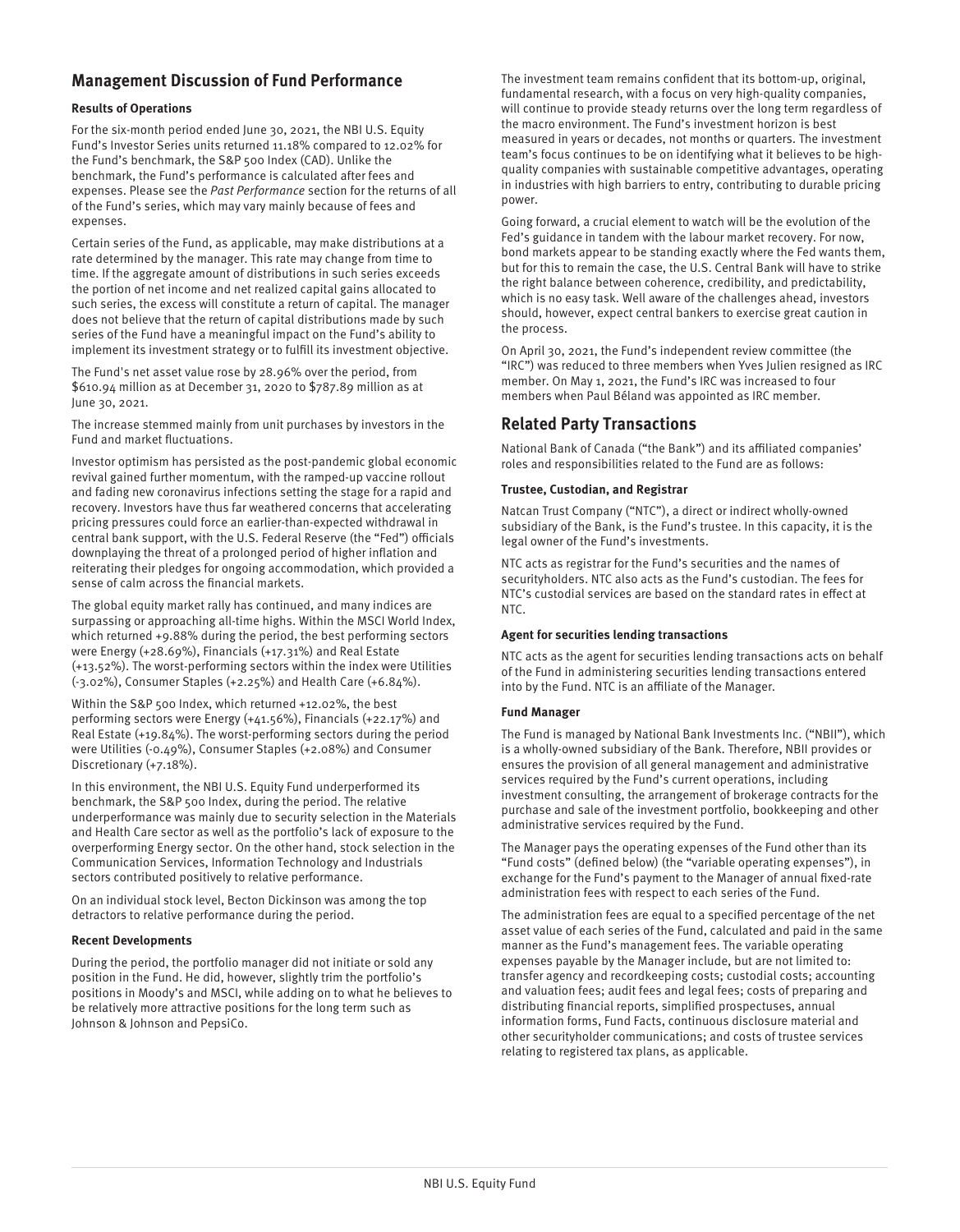In addition to administration fees, the Fund shall also pay certain Fund costs, namely: taxes (including, but not limited to, GST/HST and income taxes); costs of compliance with any changes to existing governmental or regulatory requirements introduced after August 1, 2013; costs of compliance with any new governmental or regulatory requirements, including any new fees introduced after August 1, 2013; interest and borrowing costs; costs related to external services that were not commonly charged in the Canadian mutual fund industry as at August 1, 2013; Independent Review Committee costs, including compensation paid to IRC members, travel expenses, insurance premiums and costs associated with their continuing education; and variable operating expenses incurred outside of the normal course of business of the Fund.

The Manager may, from time to time and at its sole discretion, decide to absorb a portion of a series' management fees, administration fees or Fund costs.

As described under the heading Management Fees, the Fund pays annual management fees to NBII as consideration for its services.

### **Distribution and Dealer Compensation**

NBII acts as principal distributor for the Fund. In this capacity, NBII buys, sells and swaps securities through Bank branches and the National Bank Investments Advisory Service in Canadian provinces and territories, and through external registered representatives. Fund securities are also offered by National Bank Financial Inc. (including its division National Bank Direct Brokerage), CABN Investments (a division of NBII) and other affiliated entities. Brokers may receive, depending on the distributed series, a monthly commission representing a percentage of the average daily value of the securities held by their clients.

### **Brokerage Fees**

The Fund may pay broker's commissions at market rates to a corporation affiliated with NBII. The brokerage fees paid by the Fund for the period are as follows:

|                                                                 | <b>Period ended</b><br>June 30, 2021 |
|-----------------------------------------------------------------|--------------------------------------|
| <b>Total brokerage fees</b>                                     | 14,403.84                            |
| <b>Brokerage fees paid to National Bank</b><br><b>Financial</b> |                                      |

### **Holdings**

As at June 30, 2021, National Bank Investments Inc. held 100.59 Fund securities for a value of \$3,606.31, which represented close to 0.0005% of the net asset value of the Fund at that date. Transactions between National Bank Investments Inc. and the Fund were carried out in the normal course of business and at the Fund's net asset value as at the transaction date.

As at June 30, 2021, National Bank Trust Inc. held 1.01 Fund securities for a value of \$36.07, which represented close to 0.0000% of the net asset value of the Fund at that date. Transactions between National Bank Trust Inc. and the Fund were carried out in the normal course of business and at the Fund's net asset value as at the transaction date.

### **Registered Plan Trust Services**

NTC receives a fixed amount per registered account for services provided as trustee for registered plans.

### **Administrative and Operating Services**

The provision of certain services was delegated by the Fund Manager, NBII, to National Bank Trust Inc. ("NBT"), a wholly-owned indirect subsidiary of the Bank. These include accounting, reporting and portfolio valuation services. The fees incurred for these services are paid to NBT by the Fund manager.

### **Management Fees**

The Fund pays annual management fees to the Fund manager for its management services. The fees are calculated based on a percentage of the Fund's daily net asset value before applicable taxes and are paid on a monthly basis. A portion of the management fees paid by the Fund covers maximum annual trailer fees and sales commissions paid to brokers. The remainder of the management fees primarily covers investment management and general administration services. The breakdown of major services provided in consideration of the management fees, expressed as an approximate percentage of the management fees is as follows:

| <b>Series</b>                       | Management | Distribution | Other <sup>†</sup> |
|-------------------------------------|------------|--------------|--------------------|
|                                     | Fees       |              |                    |
| <b>Investor Series</b>              | 1.75%      | 57.14%       | 42.89%             |
| Advisor Series and Series T5*       |            |              |                    |
| Front-end load***                   | 1.75%      | 28.57%       | 71.43%             |
| Back-end load - 1 to 6 years        | 1.75%      | 28.57%       | 71.43%             |
| Back-end load - 7 years and<br>more | 1.75%      | 57.14%       | 42.89%             |
| Low load - $1$ to $3$ years         | 1.75%      | 28.57%       | 71.43%             |
| Low load - 4 years and more         | 1.75%      | 57.14%       | 42.89%             |
| Series F and Series F5              | 0.65%      |              | 100.00%            |
| Series O                            | $N/A**$    |              | 100.00%            |

 $<sup>(t)</sup>$  Includes all costs related to management, investment advisory services, general</sup> administration and profit.

 $<sup>(*)</sup>$  Excluding sales commissions paid on the Advisor Series and Series T5 with low sales</sup> charges option and deferred sales charge option, which are not paid for out of the management fees.

(\*\*) There are no management fees paid by the Fund with respect to the Series O. Instead, Series O securityholders pay a negociated administration fee directly to National Bank Investments.

(\*\*\*) Also available under the USD purchase option.

## **Past Performance**

The performance of each series of the Fund is presented below and calculated as at December 31 of each year. It assumes that all distributions made in the periods shown were reinvested in additional securities and does not take into account sales, redemption charges, distributions, or optional charges that would have reduced returns. Past performance of a series of a Fund does not necessarily indicate how it will perform in the future.

### **Annual Returns**

The bar charts indicate the performance for each the Fund's series in existence greater than one year during the years shown, and illustrate how the performance has changed from year to year. They show, in percentage terms, how much an investment made on January 1 (or made commencing from the start of the series) would have grown or decreased by December 31 of that year, or by June 30, as applicable.

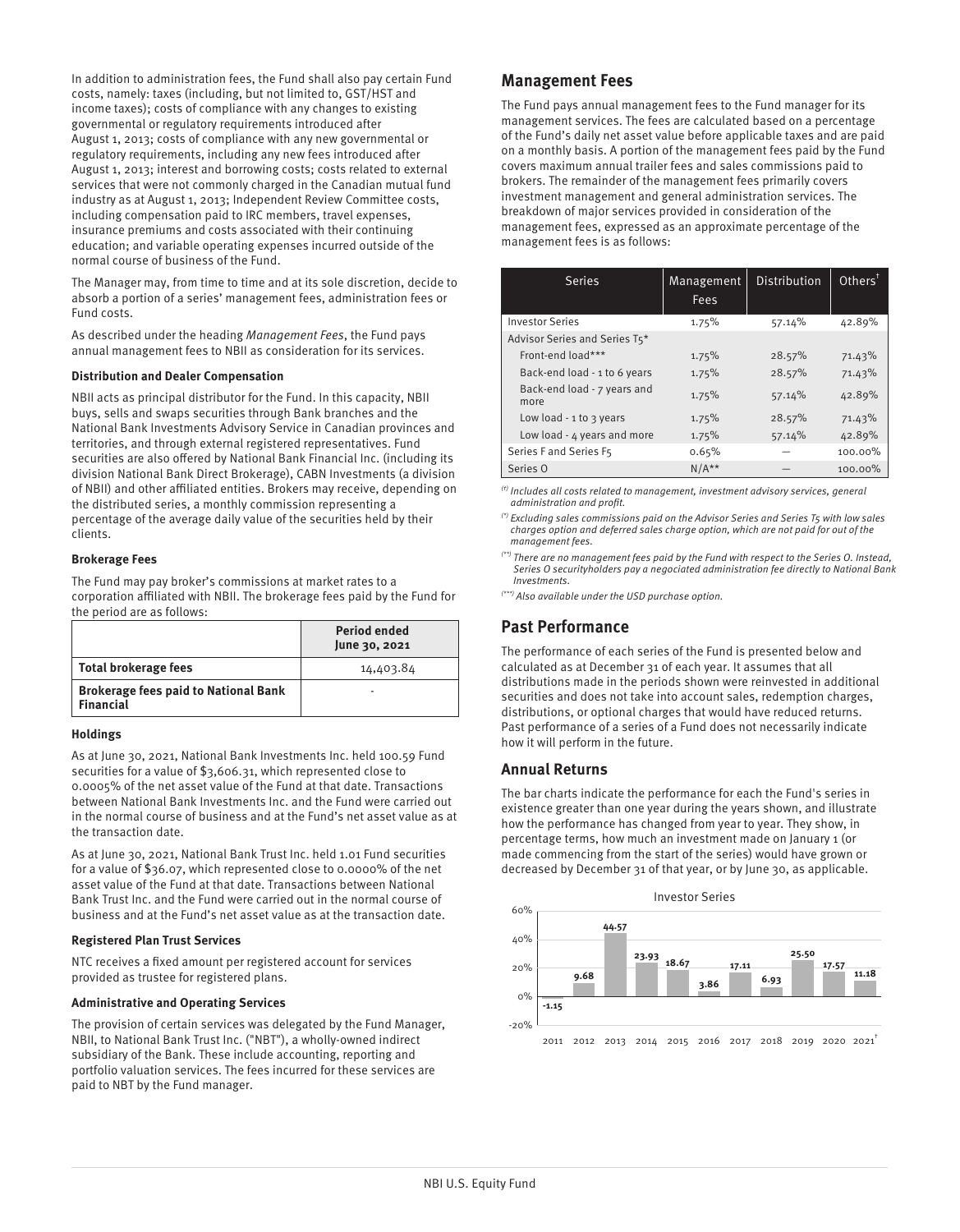

 $^{(i)}$  Returns for the period from December 24, 2013 (commencement of operations) to December 31, 2013.

 $^{(2)}$  Returns for the period from May 21, 2014 (commencement of operations) to December 31, 2014.

 $<sup>(t)</sup>$  Returns for the period from January 1, 2021 to June 30, 2021.</sup>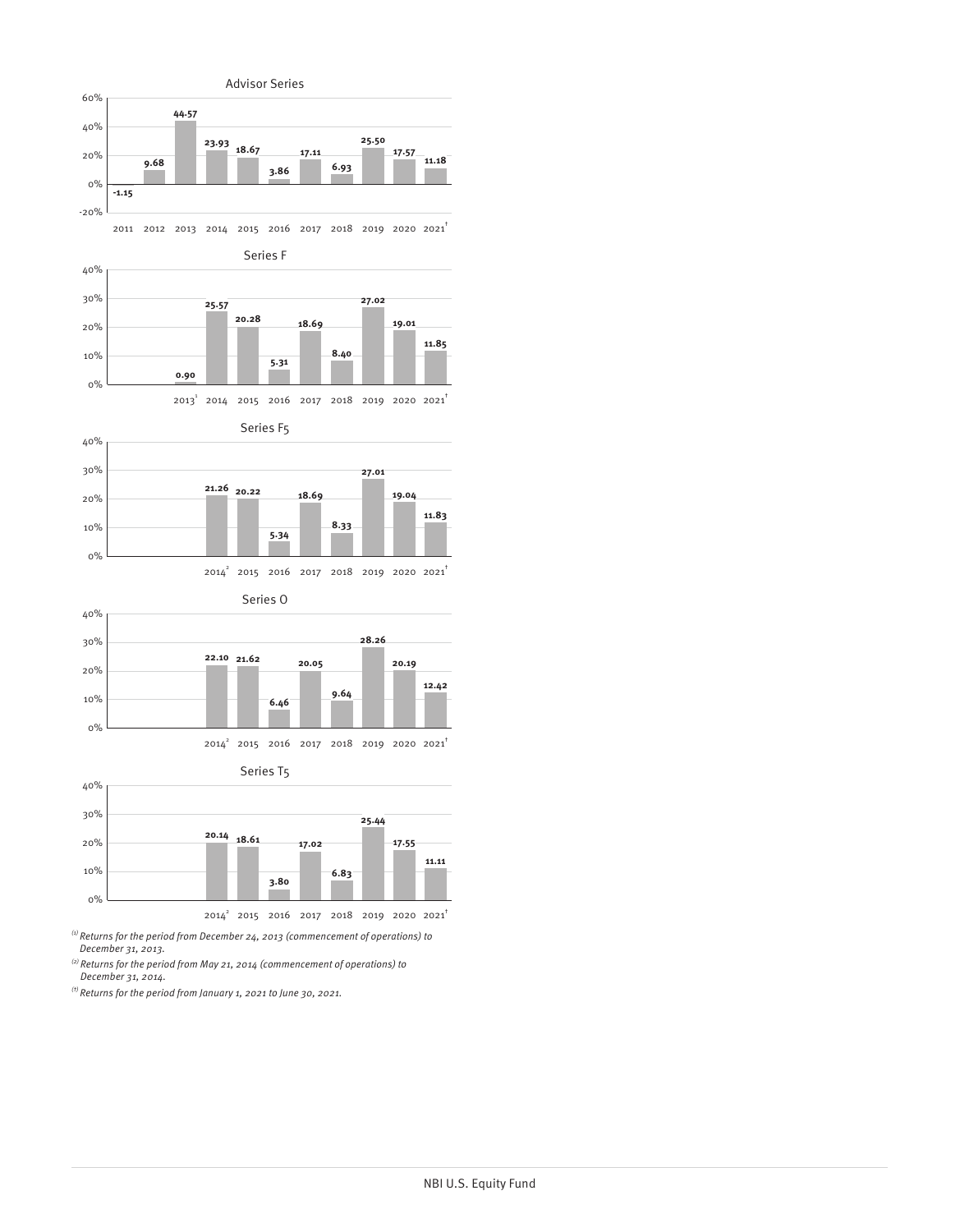## **Financial Highlights**

The following tables show selected key financial information about the Fund and are intended to help you understand the Fund's financial performance for the accounting periods shown.

## **Investor / Advisor\* Series**

 $^{\circ}$  The Advisor Series was created on June 12, 2009. Please note that the data presented below is in CAD although the Advisor Series is also available under the USD front-end load purchase option.

| Net Assets per Unit <sup>(1)</sup>                              |                 |                     |                     |                          | Commencement of operations: May 18, 1993 |                     |  |
|-----------------------------------------------------------------|-----------------|---------------------|---------------------|--------------------------|------------------------------------------|---------------------|--|
| <b>Accounting Period Ended</b>                                  | 2021<br>June 30 | 2020<br>December 31 | 2019<br>December 31 | 2018<br>December 31      | 2017<br>December 31                      | 2016<br>December 31 |  |
| Net Assets, Beginning of Accounting Period Shown <sup>(4)</sup> | 46.21           | 39.31               | 31.33               | 29.31                    | 25.03                                    | 24.08               |  |
| Increase (Decrease) from Operations (\$)                        |                 |                     |                     |                          |                                          |                     |  |
| Total revenue                                                   | 0.23            | 0.86                | 0.45                | 0.44                     | 0.48                                     | 0.35                |  |
| Total expenses                                                  | (0.53)          | (0.93)              | (0.81)              | (0.78)                   | (0.68)                                   | (0.60)              |  |
| Realized gains (losses)                                         | 0.01            | 0.03                | 0.82                | 0.43                     | 1.88                                     | 1.29                |  |
| Unrealized gains (losses)                                       | 5.55            | 6.93                | 7.42                | 1.93                     | 2.58                                     | (0.18)              |  |
| Total Increase (Decrease) from Operations $(5)^{(2)}$           | 5.26            | 6.89                | 7.88                | 2.02                     | 4.26                                     | 0.86                |  |
| Distributions (S)                                               |                 |                     |                     |                          |                                          |                     |  |
| From net investment income (excluding dividends)                |                 |                     |                     |                          |                                          |                     |  |
| From dividends                                                  |                 |                     |                     |                          |                                          |                     |  |
| From capital gains                                              | -               |                     | -                   | $\overline{\phantom{0}}$ | -                                        |                     |  |
| Return of capital                                               | -               |                     | -                   | $\overline{\phantom{0}}$ | -                                        |                     |  |
| Total Annual Distributions (\$) (3)                             | -               | -                   | -                   |                          | -                                        | -                   |  |
| Net Assets, End of Accounting Period Shown (\$) (4)             | 51.39           | 46.21               | 39.31               | 31.33                    | 29.31                                    | 25.03               |  |
| Ratios and Supplemental Data                                    |                 |                     |                     |                          |                                          |                     |  |

| <b>Accounting Period Ended</b>                             | 2021<br>June 30 | 2020<br>December 31 | 2019<br>December 31 | 2018<br>December 31 | 2017<br>December 31 | 2016<br>December 31 |  |
|------------------------------------------------------------|-----------------|---------------------|---------------------|---------------------|---------------------|---------------------|--|
| Total net asset value (000's of \$) $(5)$                  | 194,450         | 162,337             | 118,997             | 90,150              | 85,157              | 83,484              |  |
| Number of units outstanding (5)                            | 3,783,337       | 3,511,745           | 3,026,317           | 2,877,451           | 2,906,855           | 3,336,975           |  |
| Management expense ratio $(\%)$ <sup>(6)</sup>             | 2.22            | 2.22                | 2.22                | 2.48                | 2.50                | 2.50                |  |
| Management expense ratio before waivers or absorptions (%) | 2.23            | 2.22                | 2.22                | 2.48                | 2.50                | 2.50                |  |
| Trading expense ratio $(\%)$ <sup>(7)</sup>                |                 | 0.01                | 0.02                |                     | 0.01                | 0.01                |  |
| Portfolio turnover rate (%) (8)                            | —               | 8.46                | 8.61                | 9.70                | 11.24               | 11.65               |  |
| Net asset value per unit $(\$)$                            | 51.40           | 46.23               | 39.32               | 31.33               | 29.30               | 25.02               |  |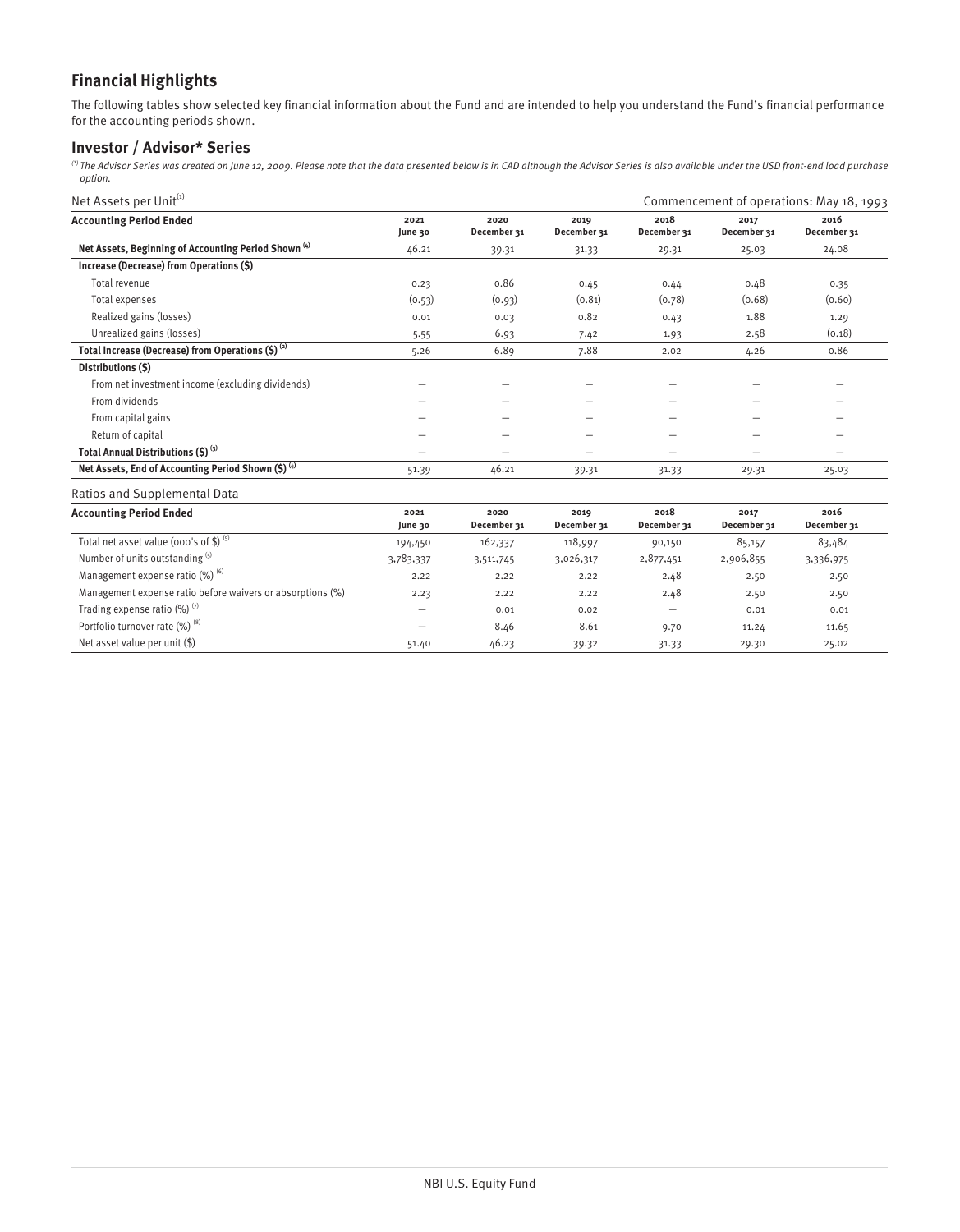## **Series F\***

 $'$ ? Please note that the data presented below is in CAD although this Series is also available under the USD purchase option.

Net Assets per Unit<sup>(1)</sup>  $\blacksquare$  Commencement of operations: December 24, 2013

| <b>Accounting Period Ended</b>                                  | 2021<br>June 30 | 2020<br>December 31 | 2019<br>December 31 | 2018<br>December 31 | 2017<br>December 31 | 2016<br>December 31 |
|-----------------------------------------------------------------|-----------------|---------------------|---------------------|---------------------|---------------------|---------------------|
| Net Assets, Beginning of Accounting Period Shown <sup>(4)</sup> | 31.04           | 26.22               | 20.65               | 19.06               | 16.05               | 15.24               |
| Increase (Decrease) from Operations (\$)                        |                 |                     |                     |                     |                     |                     |
| Total revenue                                                   | 0.16            | 0.58                | 0.31                | 0.29                | 0.31                | 0.22                |
| Total expenses                                                  | (0.16)          | (0.28)              | (0.25)              | (0.22)              | (0.19)              | (0.17)              |
| Realized gains (losses)                                         | 0.01            | 0.02                | 0.65                | 0.27                | 1.22                | 0.84                |
| Unrealized gains (losses)                                       | 3.80            | 4.68                | 4.32                | 1.04                | 1.65                | (0.04)              |
| Total Increase (Decrease) from Operations (\$) <sup>(2)</sup>   | 3.81            | 5.00                | 5.03                | 1.38                | 2.99                | 0.85                |
| Distributions (\$)                                              |                 |                     |                     |                     |                     |                     |
| From net investment income (excluding dividends)                |                 |                     |                     |                     |                     |                     |
| From dividends                                                  |                 | 0.16                |                     | -                   | -                   |                     |
| From capital gains                                              |                 |                     | -                   | -                   | -                   |                     |
| Return of capital                                               | -               |                     |                     |                     | -                   |                     |
| Total Annual Distributions (\$) (3)                             |                 | 0.16                | –                   | -                   | -                   | -                   |
| Net Assets, End of Accounting Period Shown (\$) (4)             | 34.73           | 31.04               | 26.22               | 20.65               | 19.06               | 16.05               |

### Ratios and Supplemental Data

| <b>Accounting Period Ended</b>                             | 2021<br>June 30          | 2020<br>December 31 | 2019<br>December 31 | 2018<br>December 31 | 2017<br>December 31 | 2016<br>December 31 |
|------------------------------------------------------------|--------------------------|---------------------|---------------------|---------------------|---------------------|---------------------|
| Total net asset value (000's of \$) $(5)$                  | 544,811                  | 409,124             | 253,981             | 50,079              | 35,628              | 29,061              |
| Number of units outstanding (5)                            | 15,686,759               | 13,176,055          | 9,682,232           | 2,425,278           | 1,870,431           | 1,811,193           |
| Management expense ratio $(\%)$ <sup>(6)</sup>             | 1.01                     | 1.01                | 1.01                | 1.12                | 1.13                | 1.13                |
| Management expense ratio before waivers or absorptions (%) | 1.03                     | 1.03                | 1.03                | 1.16                | 1.17                | 1.17                |
| Trading expense ratio $(\%)$ <sup>(7)</sup>                | $\overline{\phantom{0}}$ | 0.01                | 0.02                | -                   | 0.01                | 0.01                |
| Portfolio turnover rate (%) (8)                            | $\overline{\phantom{0}}$ | 8.46                | 8.61                | 9.70                | 11.24               | 11.65               |
| Net asset value per unit (\$)                              | 34.73                    | 31.05               | 26.23               | 20.65               | 19.05               | 16.05               |

## **Series F5**

| Net Assets per Unit <sup>(1)</sup>                              |                          |                     |                          | Commencement of operations: May 21, 2014 |                     |                          |  |
|-----------------------------------------------------------------|--------------------------|---------------------|--------------------------|------------------------------------------|---------------------|--------------------------|--|
| <b>Accounting Period Ended</b>                                  | 2021<br>June 30          | 2020<br>December 31 | 2019<br>December 31      | 2018<br>December 31                      | 2017<br>December 31 | 2016<br>December 31      |  |
| Net Assets, Beginning of Accounting Period Shown <sup>(4)</sup> | 21.86                    | 19.29               | 15.87                    | 15.36                                    | 13.56               | 13.55                    |  |
| Increase (Decrease) from Operations (\$)                        |                          |                     |                          |                                          |                     |                          |  |
| Total revenue                                                   | 0.11                     | 0.41                | 0.23                     | 0.24                                     | 0.25                | 0.22                     |  |
| Total expenses                                                  | (0.11)                   | (0.20)              | (0.18)                   | (0.17)                                   | (0.16)              | (0.15)                   |  |
| Realized gains (losses)                                         | -                        | 0.01                | 0.56                     | 0.21                                     | 1.02                | 1.10                     |  |
| Unrealized gains (losses)                                       | 2.73                     | 4.67                | 3.18                     | 0.39                                     | 1.30                | 0.91                     |  |
| Total Increase (Decrease) from Operations $(S)$ <sup>(2)</sup>  | 2.73                     | 4.89                | 3.79                     | 0.67                                     | 2.41                | 2.08                     |  |
| Distributions (S)                                               |                          |                     |                          |                                          |                     |                          |  |
| From net investment income (excluding dividends)                |                          |                     |                          |                                          |                     | -                        |  |
| From dividends                                                  | $\overline{\phantom{0}}$ | 0.15                | $\overline{\phantom{m}}$ | -                                        | 0.06                | $\overline{\phantom{0}}$ |  |
| From capital gains                                              |                          |                     |                          |                                          |                     |                          |  |
| Return of capital                                               | 0.55                     | 0.82                | 0.79                     | 0.77                                     | 0.62                | 0.68                     |  |
| Total Annual Distributions (\$) (3)                             | 0.55                     | 0.97                | 0.79                     | 0.77                                     | 0.68                | 0.68                     |  |
| Net Assets, End of Accounting Period Shown $(5)^{(4)}$          | 23.87                    | 21.86               | 19.29                    | 15.87                                    | 15.36               | 13.56                    |  |

### Ratios and Supplemental Data

| <b>Accounting Period Ended</b>                             | 2021<br>June 30 | 2020<br>December 31 | 2019<br>December 31 | 2018<br>December 31 | 2017<br>December 31 | 2016<br>December 31 |
|------------------------------------------------------------|-----------------|---------------------|---------------------|---------------------|---------------------|---------------------|
| Total net asset value (000's of \$) $(5)$                  | 14,746          | 8,877               | 2,821               | 926                 | 511                 | 389                 |
| Number of units outstanding (5)                            | 617,792         | 405,975             | 146,205             | 58,318              | 33,293              | 28,670              |
| Management expense ratio (%) (6)                           | 1.02            | 1.01                | 1.03                | 1.13                | 1.14                | 1.14                |
| Management expense ratio before waivers or absorptions (%) | 1.08            | 1.07                | 1.08                | 1.20                | 1.21                | 1.22                |
| Trading expense ratio $(\%)$ <sup>(7)</sup>                |                 | 0.01                | 0.02                |                     | 0.01                | 0.01                |
| Portfolio turnover rate (%) (8)                            | -               | 8.46                | 8.61                | 9.70                | 11.24               | 11.65               |
| Net asset value per unit $(\$)$                            | 23.87           | 21.87               | 19.29               | 15.87               | 15.36               | 13.56               |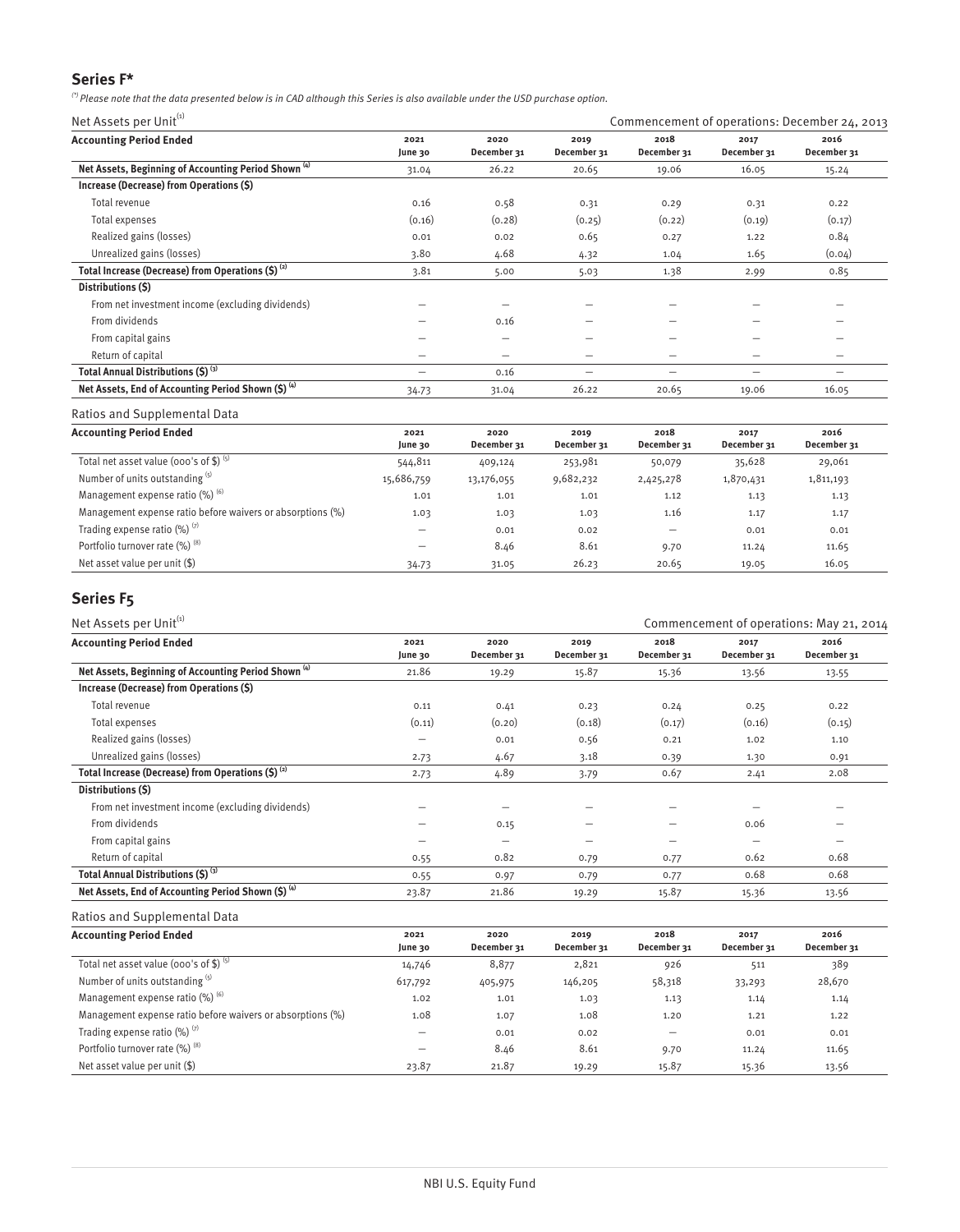## **Series O**

Please note that the data presented below is in CAD although this Series is also available under the USD purchase option.

Net Assets per Unit $^{(i)}$  Commencement of operations: May 21, 2014

| <b>Accounting Period Ended</b>                                  | 2021<br>June 30          | 2020<br>December 31      | 2019<br>December 31 | 2018<br>December 31      | 2017<br>December 31      | 2016<br>December 31      |
|-----------------------------------------------------------------|--------------------------|--------------------------|---------------------|--------------------------|--------------------------|--------------------------|
| Net Assets, Beginning of Accounting Period Shown <sup>(4)</sup> | 31.88                    | 26.68                    | 20.81               | 18.99                    | 15.82                    | 14.85                    |
| Increase (Decrease) from Operations (\$)                        |                          |                          |                     |                          |                          |                          |
| Total revenue                                                   | 0.16                     | 0.44                     | 0.30                | 0.29                     | 0.31                     | 0.22                     |
| Total expenses                                                  | $\overline{\phantom{m}}$ | (0.01)                   | (0.01)              | $\overline{\phantom{0}}$ | $\overline{\phantom{0}}$ | $\overline{\phantom{m}}$ |
| Realized gains (losses)                                         | 0.01                     | 0.35                     | 0.63                | 0.28                     | 1.21                     | 0.81                     |
| Unrealized gains (losses)                                       | 3.85                     | 5.94                     | 2.93                | 1.25                     | 1.65                     | (0.06)                   |
| Total Increase (Decrease) from Operations $(S)$ <sup>(2)</sup>  | 4.02                     | 6.72                     | 3.85                | 1.82                     | 3.17                     | 0.97                     |
| Distributions (\$)                                              |                          |                          |                     |                          |                          |                          |
| From net investment income (excluding dividends)                |                          |                          |                     |                          |                          |                          |
| From dividends                                                  |                          | 0.19                     | -                   |                          |                          |                          |
| From capital gains                                              |                          | $\overline{\phantom{0}}$ | -                   |                          | –                        |                          |
| Return of capital                                               | -                        | $\overline{\phantom{0}}$ | —                   | -                        | -                        |                          |
| Total Annual Distributions (\$) (3)                             | -                        | 0.19                     | –                   |                          | -                        |                          |
| Net Assets, End of Accounting Period Shown (\$) (4)             | 35.84                    | 31.88                    | 26.68               | 20.81                    | 18.99                    | 15.82                    |

### Ratios and Supplemental Data

| <b>Accounting Period Ended</b>                             | 2021<br>June 30          | 2020<br>December 31 | 2019<br>December 31 | 2018<br>December 31 | 2017<br>December 31 | 2016<br>December 31      |
|------------------------------------------------------------|--------------------------|---------------------|---------------------|---------------------|---------------------|--------------------------|
| Total net asset value (000's of \$) $(5)$                  | 32,275                   | 29,036              | 6,787               |                     |                     |                          |
| Number of units outstanding (5)                            | 900,330                  | 910,439             | 254,247             | 101                 | 100                 | 100                      |
| Management expense ratio $(\%)$ <sup>(6)</sup>             | 0.02                     | 0.02                | 0.02                | –                   |                     | $\overline{\phantom{0}}$ |
| Management expense ratio before waivers or absorptions (%) | 0.02                     | 0.02                | 0.02                | 0.52                | 0.79                | 1.14                     |
| Trading expense ratio $(\%)$ <sup>(7)</sup>                | $\overline{\phantom{0}}$ | 0.01                | 0.02                | –                   | 0.01                | 0.01                     |
| Portfolio turnover rate (%) (8)                            | $\overline{\phantom{0}}$ | 8.46                | 8.61                | 9.70                | 11.24               | 11.65                    |
| Net asset value per unit (\$)                              | 35.85                    | 31.89               | 26.69               | 20.81               | 18.98               | 15.81                    |

## **Series T5**

| Net Assets per Unit <sup>(1)</sup>                              |                 |                     |                     | Commencement of operations: May 21, 2014 |                     |                     |  |
|-----------------------------------------------------------------|-----------------|---------------------|---------------------|------------------------------------------|---------------------|---------------------|--|
| <b>Accounting Period Ended</b>                                  | 2021<br>June 30 | 2020<br>December 31 | 2019<br>December 31 | 2018<br>December 31                      | 2017<br>December 31 | 2016<br>December 31 |  |
| Net Assets, Beginning of Accounting Period Shown <sup>(4)</sup> | 19.92           | 17.81               | 14.84               | 14.58                                    | 13.05               | 13.24               |  |
| Increase (Decrease) from Operations (\$)                        |                 |                     |                     |                                          |                     |                     |  |
| Total revenue                                                   | 0.10            | 0.38                | 0.21                | 0.22                                     | 0.22                | 0.19                |  |
| Total expenses                                                  | (0.23)          | (0.42)              | (0.39)              | (0.39)                                   | (0.36)              | (0.33)              |  |
| Realized gains (losses)                                         |                 | 0.03                | 0.49                | 0.19                                     | 1.33                | 0.70                |  |
| Unrealized gains (losses)                                       | 2.18            | 2.94                | 3.34                | 0.05                                     | 2.35                | (0.07)              |  |
| Total Increase (Decrease) from Operations (\$) <sup>(2)</sup>   | 2.05            | 2.93                | 3.65                | 0.07                                     | 3.54                | 0.49                |  |
| Distributions (S)                                               |                 |                     |                     |                                          |                     |                     |  |
| From net investment income (excluding dividends)                |                 |                     |                     |                                          |                     |                     |  |
| From dividends                                                  |                 | 0.09                |                     |                                          | 0.01                |                     |  |
| From capital gains                                              | -               |                     | -                   |                                          |                     |                     |  |
| Return of capital                                               | 0.50            | 0.81                | 0.74                | 0.73                                     | 0.64                | 0.66                |  |
| Total Annual Distributions (\$) (3)                             | 0.50            | 0.90                | 0.74                | 0.73                                     | 0.65                | 0.66                |  |
| Net Assets, End of Accounting Period Shown $(5)^{(4)}$          | 21.61           | 19.92               | 17.81               | 14.84                                    | 14.58               | 13.05               |  |

### Ratios and Supplemental Data

| <b>Accounting Period Ended</b>                             | 2021<br>June 30          | 2020<br>December 31 | 2019<br>December 31 | 2018<br>December 31 | 2017<br>December 31 | 2016<br>December 31 |
|------------------------------------------------------------|--------------------------|---------------------|---------------------|---------------------|---------------------|---------------------|
| Total net asset value (000's of \$) $(5)$                  | 1,612                    | 1,567               | 683                 | 291                 | 98                  |                     |
| Number of units outstanding (5)                            | 74,608                   | 78,645              | 38,356              | 19,608              | 6,733               | 113                 |
| Management expense ratio (%) (6)                           | 2.29                     | 2.26                | 2.30                | 2.54                | 2.57                | 2.56                |
| Management expense ratio before waivers or absorptions (%) | 2.30                     | 2.27                | 2.30                | 2.55                | 2.60                | 3.77                |
| Trading expense ratio $(\%)$ <sup>(7)</sup>                |                          | 0.01                | 0.02                |                     | 0.01                | 0.01                |
| Portfolio turnover rate (%) <sup>(8)</sup>                 | $\overline{\phantom{0}}$ | 8.46                | 8.61                | 9.70                | 11.24               | 11.65               |
| Net asset value per unit $(\$)$                            | 21.61                    | 19.93               | 17.81               | 14.84               | 14.57               | 13.05               |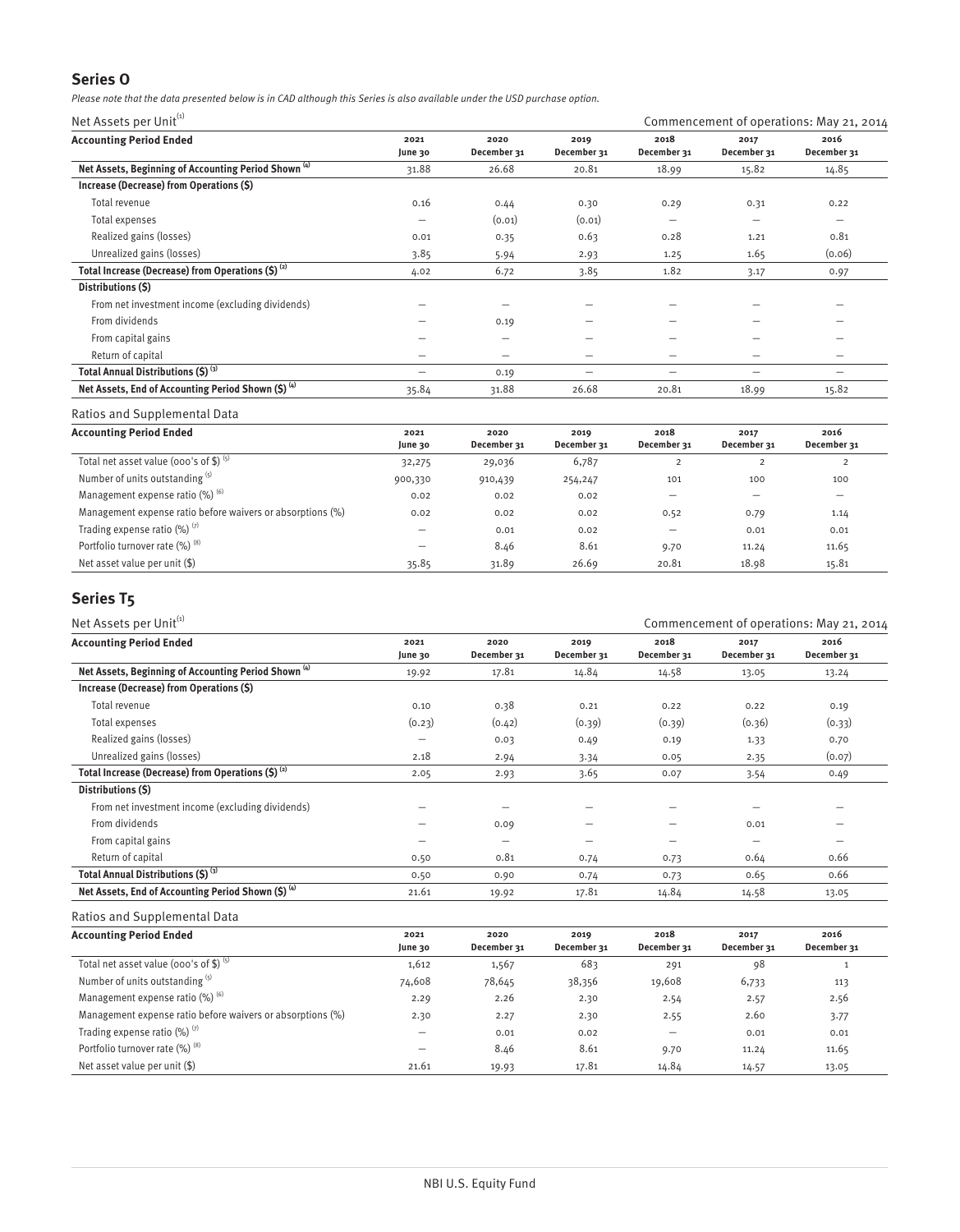- ${}^{(i)}$  This information is derived from the Fund's Annual Audited Financial Statements and Interim Unaudited Financial Statements. The net assets per unit presented in the financial statements might differ from the net asset value calculated for fund pricing purposes. The differences are explained in the notes to the financial statements.
- $^{(2)}$  Net assets and distributions are based on the actual number of units outstanding at the relevant time. The increase or decrease from operations is based on the average number of units outstanding over the accounting period.
- $^{(3)}$  Distributions were paid in cash or reinvested in additional units of the Fund, or both.
- $^{(4)}$  The net assets are calculated in accordance with IFRS.
- $<sup>(5)</sup>$  This information is provided as at the last day of the accounting period shown.</sup>
- $^{(6)}$ Management expense ratio is based on total expenses including sales taxes for the accounting period indicated (excluding commission, other portfolio transaction costs and withholding taxes) and is expressed as an annualized percentage of daily average net value during the accounting period.
- $\,^{\circ}$  The trading expense ratio represents total commissions and other portfolio transaction costs expressed as an annualized percentage of daily average net asset value during the accounting period. The trading expense ratio includes, if necessary, the trading expenses from its underlying funds, as described in Article 15.2 of Regulation 81-106.
- <sup>(8)</sup> The Fund's portfolio turnover rate indicates how actively the Fund portfolio's manager manages its portfolio investments. A portfolio turnover rate of 100% is equivalent to the Fund buying and selling all of the securities in its portfolio once in the course of the accounting period. The higher a Fund's portfolio turnover rate in an accounting period, the greater the trading costs payable by the Fund in the accounting period, and the greater the chance of an investor receiving taxable capital gains in the accounting period. There is not necessarily a relationship between a high turnover rate and the performance of a Fund.